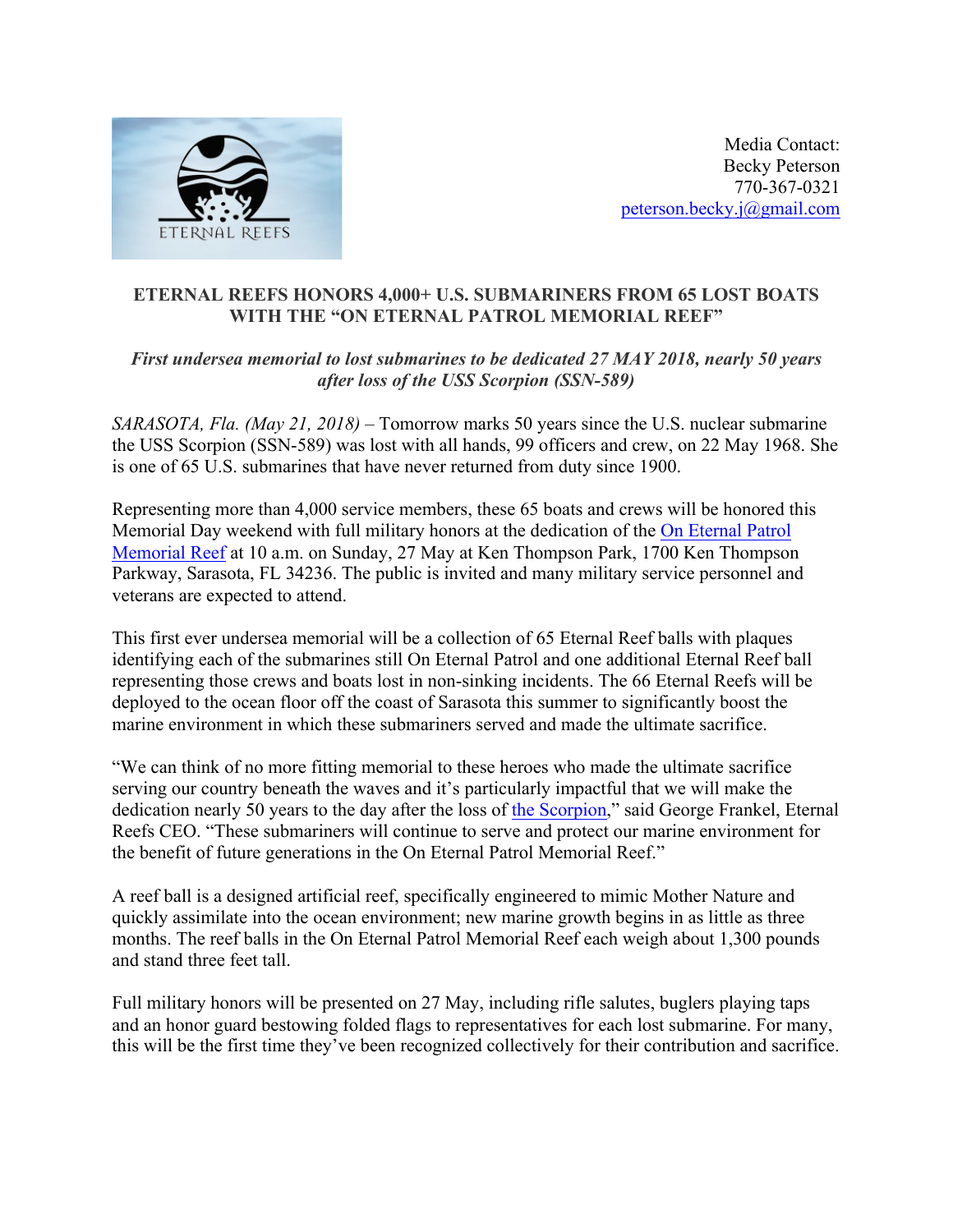Dave Taylor, Past Commander Disabled American Veterans Chapter 97, will be the master of ceremonies at the dedication of the On Eternal Patrol Memorial Reef. Rear Admiral Thomas Logan Malone, Ed.D, U.S. Navy (Ret) will be the guest speaker at the event and Colonel Charles Caudill, U.S. Air Force (Ret), will be the officiating chaplain and offer the invocation and prayers. Students from Port Charlotte High School Naval Junior ROTC Unit will present the colors under the supervision of Cadet LCDR John Flaws.

Additionally, middle school cadets from the Sarasota Military Academy Prep School (SMA) will be at the dedication ceremony as "cadet experts," providing guests background on each of the lost 65 subs. The 72 sixth and seventh graders are supervised by Major Alex Vanston, USMC (Ret) and Captain Terri Davis, both military studies instructors at SMA Prep. Christina Bowman is SMA's executive director of schools.

A Sarasota-based 501c3 memorial organization, Eternal Reefs, Inc., has planned the ambitious project, in partnership with Reef Innovations and The Reef Ball Foundation. The On Eternal Patrol Memorial Reef has already garnered recognition from more than 25 states, including gubernatorial proclamations from Alabama, Delaware, Indiana, Massachusetts, Michigan, Nebraska, New Hampshire, New Mexico, Ohio and Wisconsin, to name a few.

Submarine enthusiasts, veterans and other military representatives plan to attend from around Florida and across the United States. Brian Lawrence, a Navy veteran from Missouri, is attending in honor of RM2 Kenneth Eugene Nearman, who was aboard the USS TROUT (SS-202) when it went down on 27 February 1944 with all hands, 81 officers and crew. Lawrence shared that his late mother dated Nearman while in and after high school in Missoula, Montana and often spoke of him, and cried, well into her 90s.

Michael Burasco, from Ocala, Fla., plans to attend to honor his brother, Nugent Anthony Burasco, who was one of 79 men lost on the USS Tullibee (SS-284) when she went down on 26 March 1944. James Jordan -- who moderates the Facebook submariner group OTS at Crush Depth and served aboard on the USS Parche (SSN-683), the USS Daniel Webster (SSBN- 626), and the USS Sam Rayburn (SSBN-635) – plans to attend and be aboard his own boat to witness the deployment of one representative Eternal Reef on the reef site, weather permitting.

View a video of the On Eternal Patrol Memorial Reef project, including a full listing of all submarines with their date of loss, on YouTube. Find a complete list of the 65 boats On Eternal Patrol and the boats lost in non-sinking events at www.OnEternalPatrol.com. Eternal Reefs is accepting outside funding to support the On Eternal Patrol Memorial Reef. Interested parties should call 888-423-7333 or email info@EternalReefs.com.

## *About Eternal Reefs*

The Genesis Reef Project dba Eternal Reefs, Inc. is a Sarasota-based non-profit organization that provides a creative, environmentally-enhancing way to memorialize the cremated remains of a loved one. Eternal Reefs incorporates cremains into a proprietary concrete mixture used to cast artificial reef formations which are then dedicated as permanent memorials which bolster natural coastal reef formations. Eternal Reefs pioneered the concept of reef memorialization and, since 1998, the organization has placed nearly 2,000 Memorial Reefs in 25 locations off the coasts of